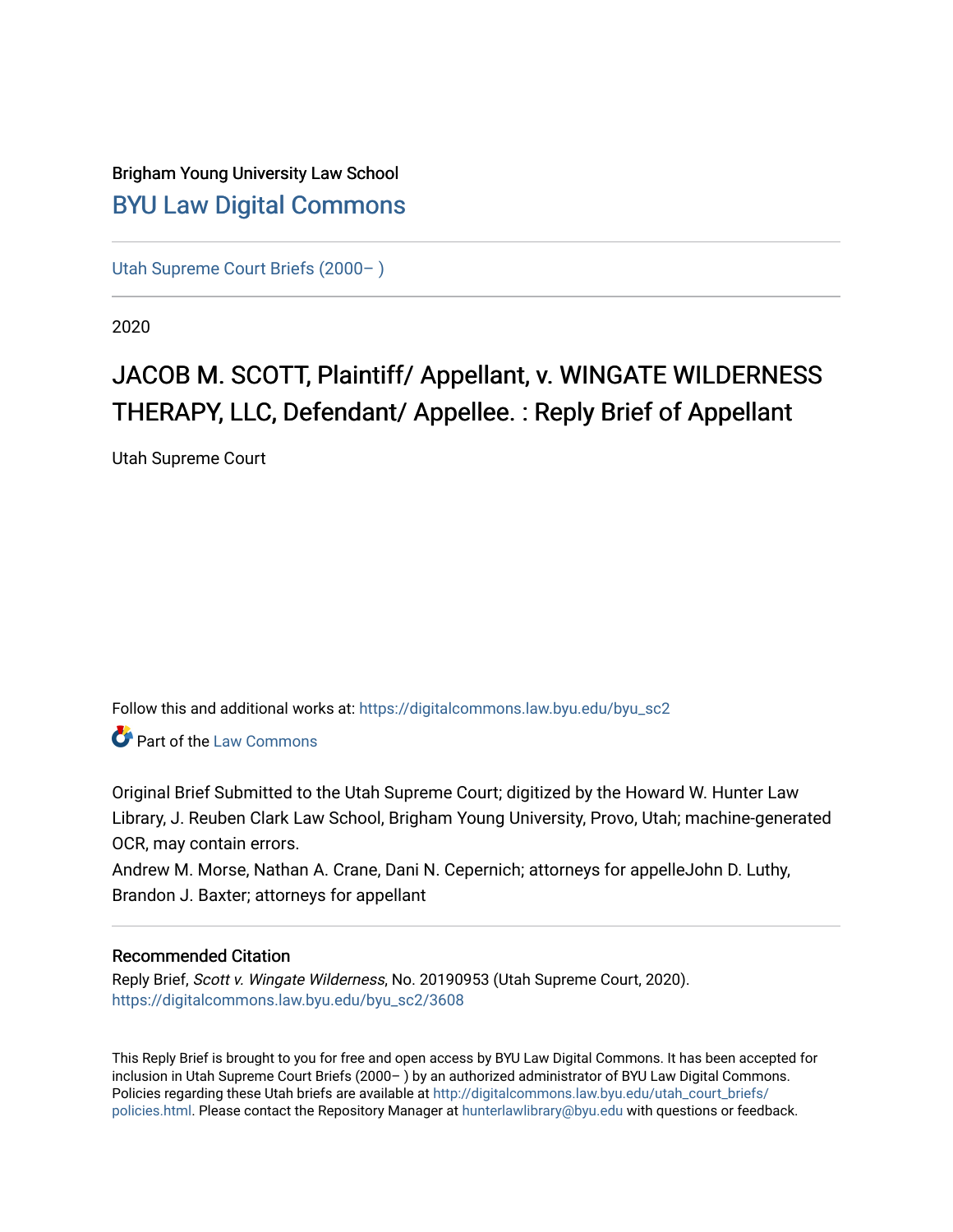### **IN THE SUPREME COURT OF THE STATE OF UTAH**

---ooooooo---

JACOB M. SCOTT,

Plaintiff/Appellant,

v.

Case No. 20190953-SC

WINGATE WILDERNESS THERAPY, LLC,

Defendant/Appellee.

### **REPLY BRIEF OF APPELLANT**

Review of a Certified Question from the United States Tenth Circuit Court of Appeals, Case No. 19-4052

#### ---ooooooo---

Andrew M. Morse Nathan A. Crane Dani N. Cepernich John D. Luthy (#8880) SNOW CHRISTENSEN & MARTINEAU Brandon J. Baxter (#9122) Salt Lake City, UT 84145-5000 399 North Main Street, Suite 300 amm@scmlaw.com Logan, UT 84321 nac@scmlaw.com jluthy@peckhadfield.com dnc@scmlaw.com bbaxter@peckhadfield.com (801) 521-9000 (435) 787-9700 *Attorneys for Defendant/Appellee Attorneys for Plaintiff/Appellant Wingate Wilderness Therapy, LLC Jacob M. Scott*

10 Exchange Place, Eleventh Floor PECK HADFIELD BAXTER & MOORE, LLC

#### ORAL ARGUMENT REQUESTED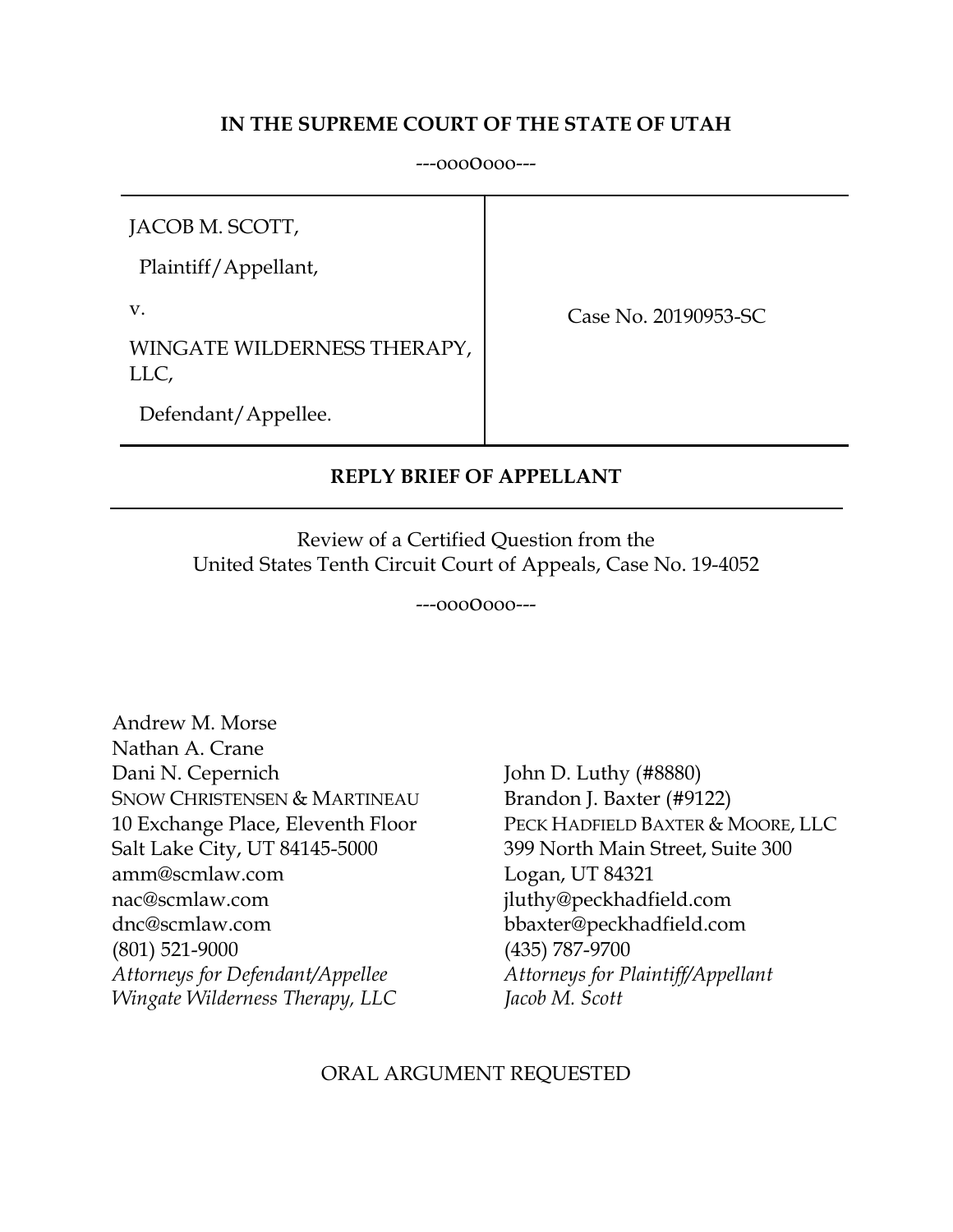## **TABLE OF CONTENTS**

| A.             | Wingate argues for a boundless definition of "health care"                                                                                                                                    |
|----------------|-----------------------------------------------------------------------------------------------------------------------------------------------------------------------------------------------|
| <b>B.</b>      | The health care Wingate provided to Jacob was not a                                                                                                                                           |
| $\mathsf{C}$ . | It is for the Legislature, not the courts, to define "health care" to<br>include wilderness therapy and other arguably therapeutic<br>activities not administered by medical professionals 12 |
|                |                                                                                                                                                                                               |
|                |                                                                                                                                                                                               |
| 16             |                                                                                                                                                                                               |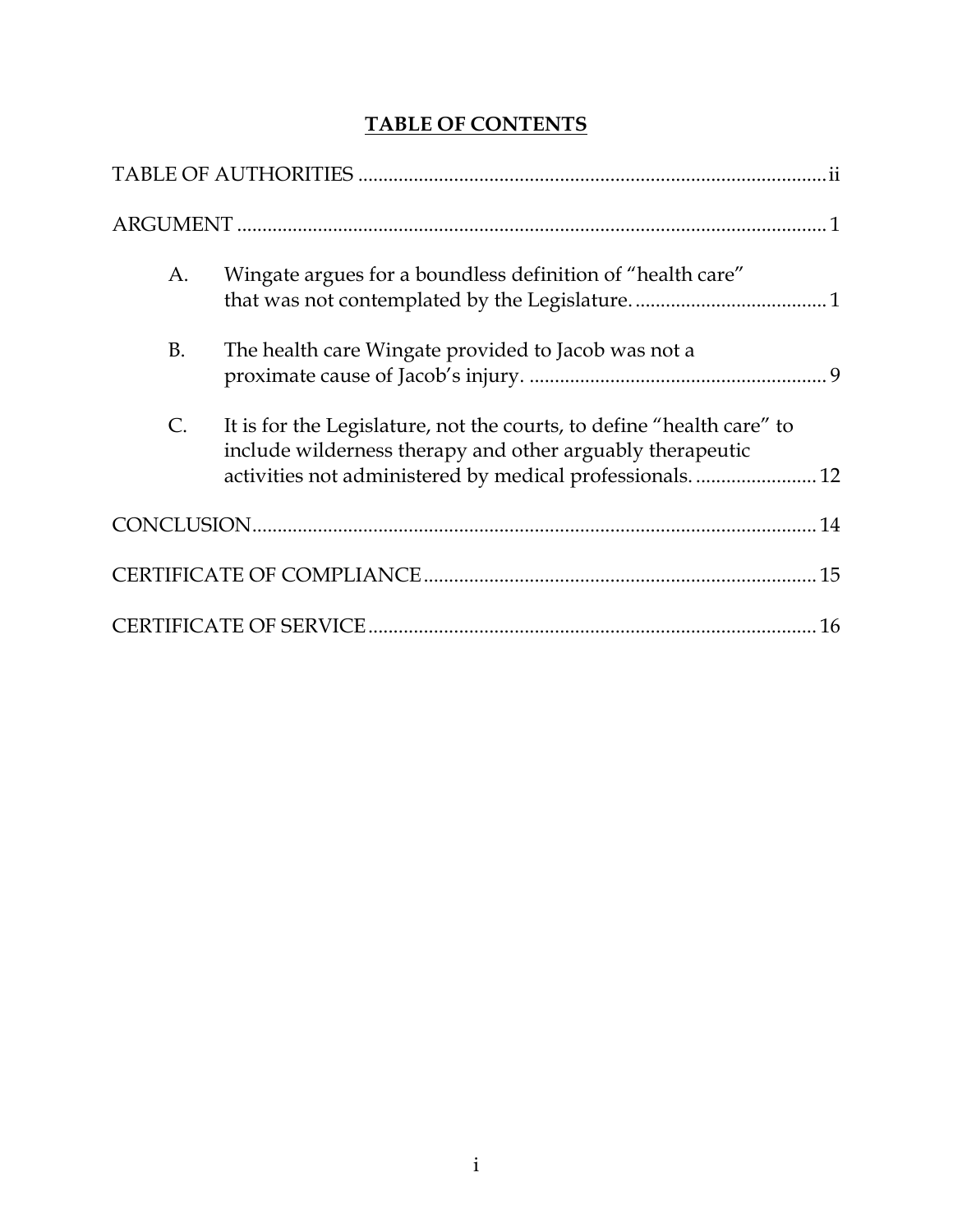## **TABLE OF AUTHORITIES**

### Cases

| B.R. ex rel. Jeffs v. West,                     |
|-------------------------------------------------|
| Bunker v. Union Pac. R.R. Co.,                  |
| Carter v. Milford Valley Mem'l Hosp.,           |
| Coursen v. N.Y. Hosp.-Cornell Med. Ctr.,        |
| Dee v. Johnson,                                 |
| Dowling v. Bullen,                              |
| Hanchett v. Burbidge,                           |
| Normandeau v. Hanson Equip., Inc.,              |
| Smith v. Four Corners Mental Health Ctr., Inc., |
| Steffensen v. Smith's Mgmt. Corp.,              |
| Vega v. Jordan Valley Med. Ctr., LP,            |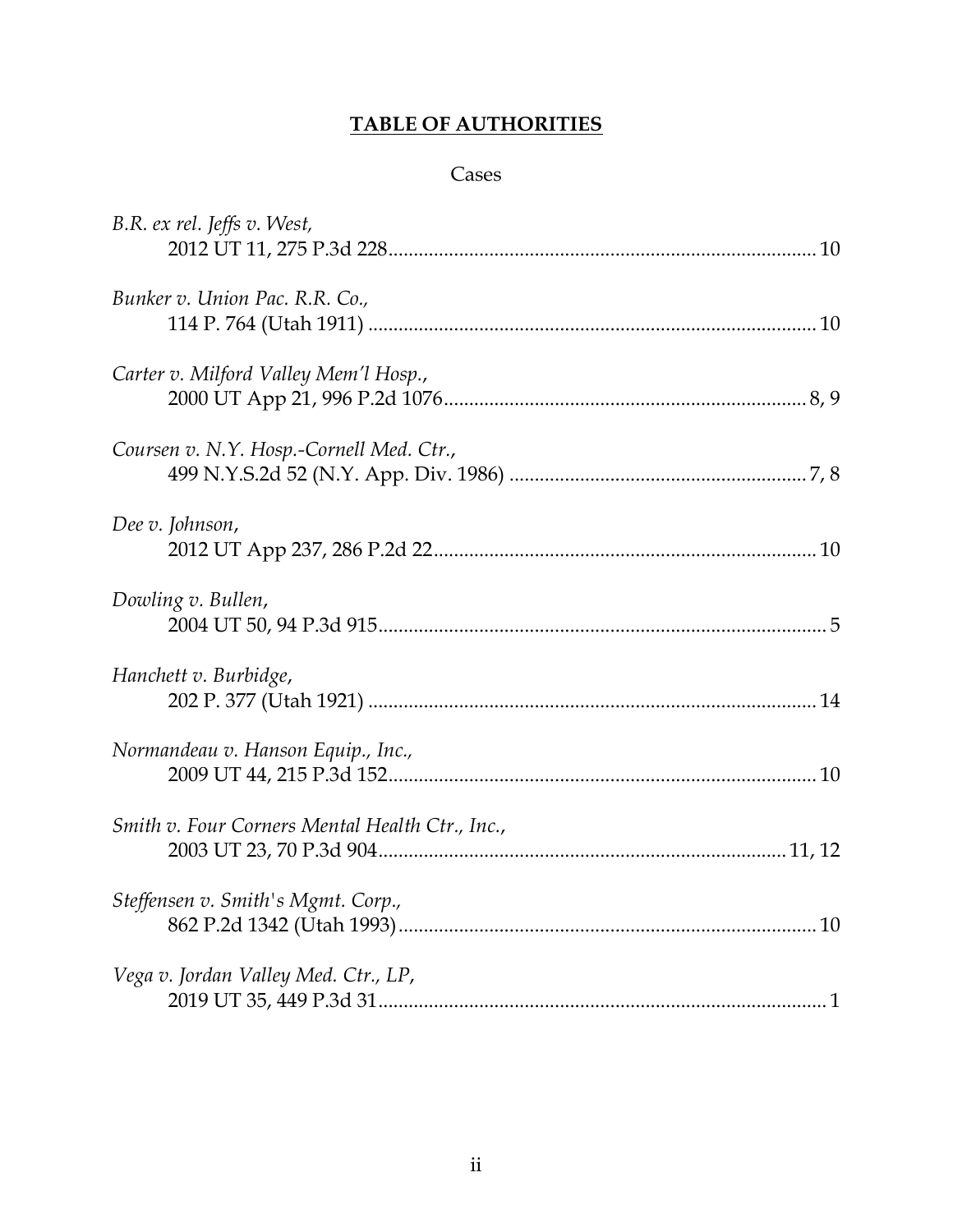## **Statutes**

| <b>Administrative Rules</b>                                                                         |
|-----------------------------------------------------------------------------------------------------|
|                                                                                                     |
| <b>Other Authorities</b>                                                                            |
| All About Seniors,<br>https://www.allaboutseniorsinc.net/stimulating-activities-seniors-dementia    |
| Aspen Senior Care,<br>https://aspenseniorcare.com/gardening-therapy-and-seniors-with-dementia       |
| Harvard Health Publishing,<br>https://www.health.harvard.edu/mental-health/the-healing-power-of-art |
| Origami Resource Center,<br>https://www.origami-resource-center.com/health-benefits.html            |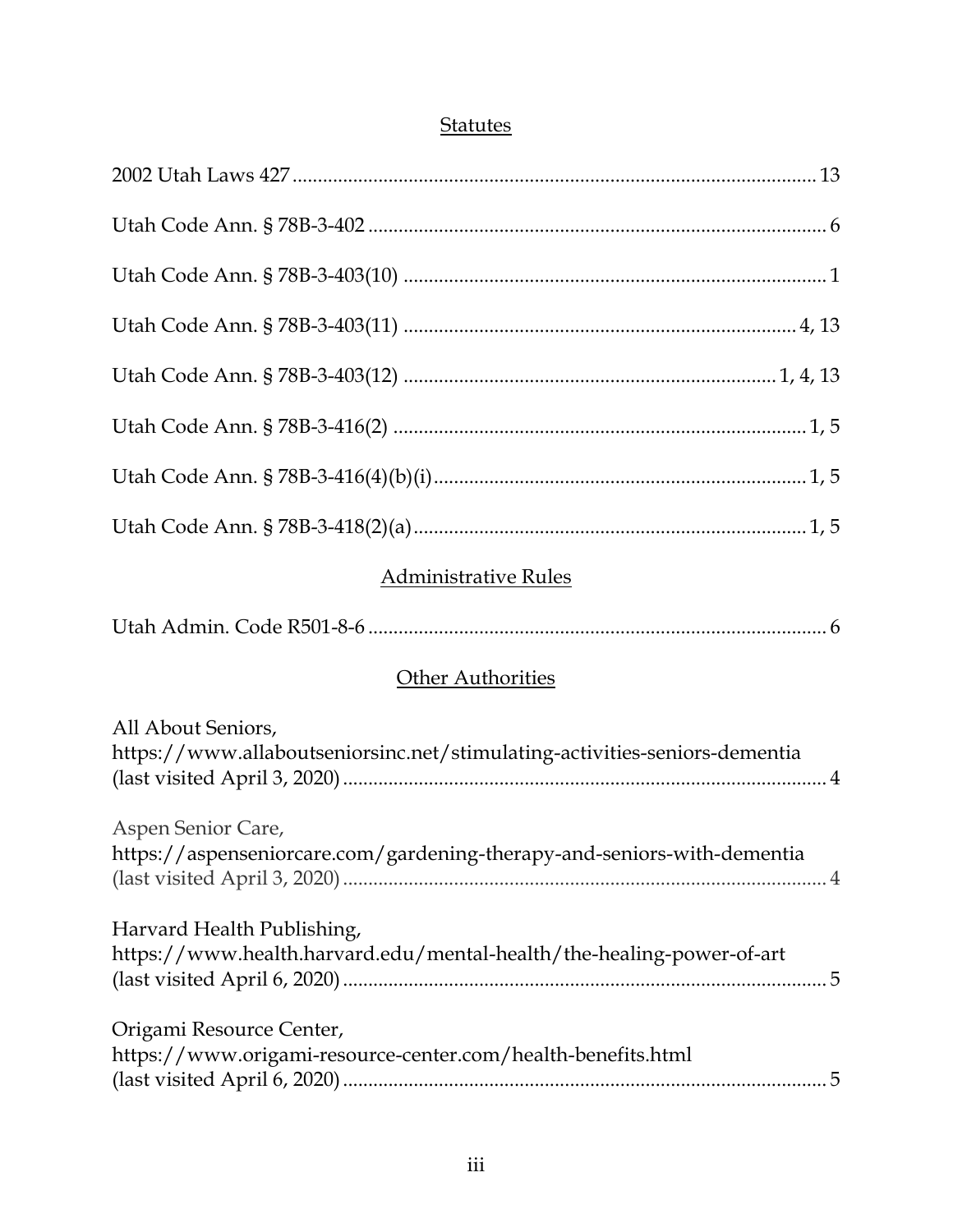| Psychology Today,                                                  |  |
|--------------------------------------------------------------------|--|
| https://www.psychologytoday.com/us/blog/lets-reconnect/201806/its- |  |
|                                                                    |  |
| Utah Cultural Alliance,                                            |  |
| https://www.utahculturalalliance.org/camps_art_access_studio_e_    |  |
|                                                                    |  |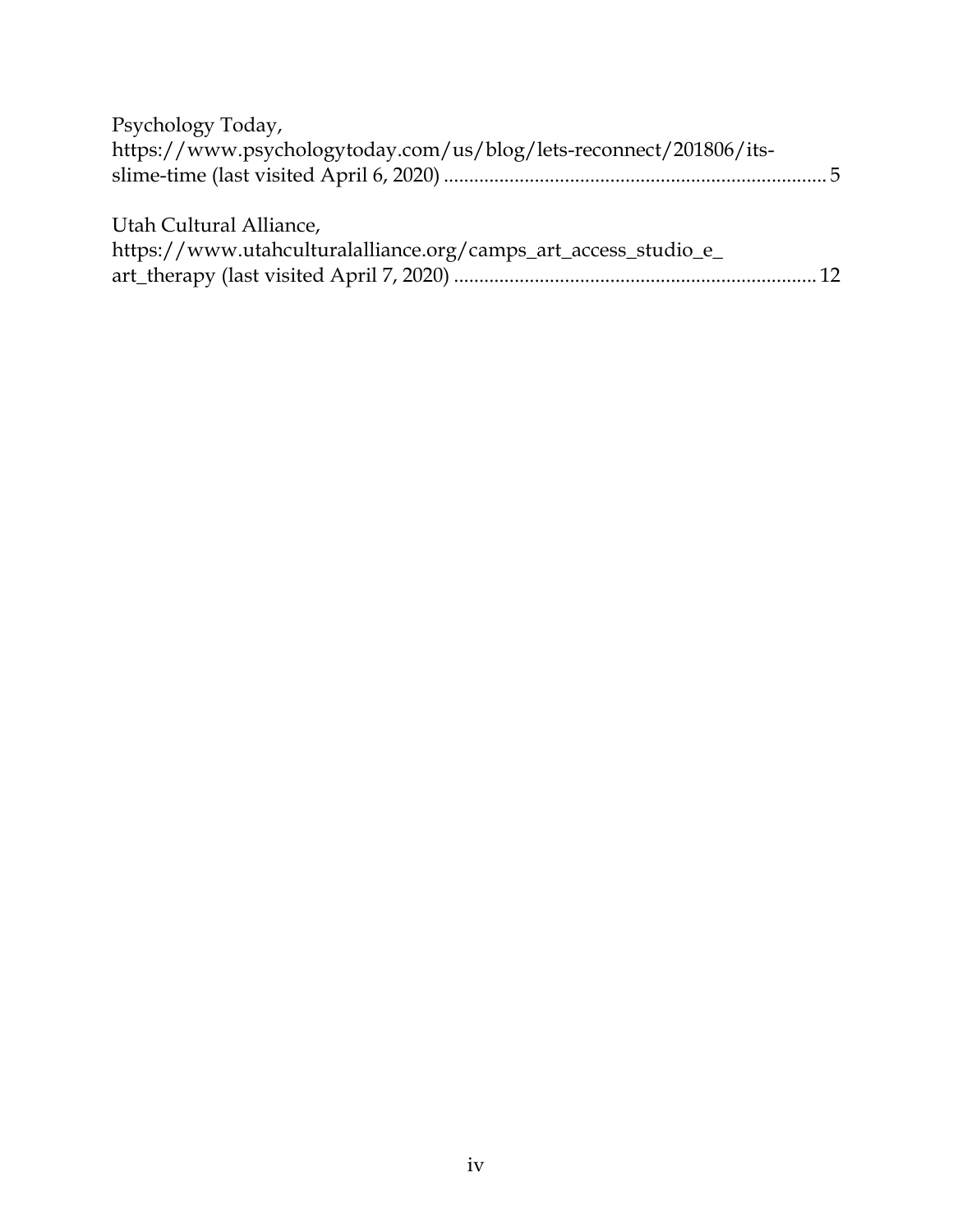#### **ARGUMENT**

### **A. Wingate argues for a boundless definition of "health care" that was not contemplated by the Legislature.**

Wingate acknowledges that "[t]he threshold question presented by the certified question is what constitutes 'health care' [under the Act]." Br. of Appellee at 17. The Act defines "health care" as "any act or treatment performed or furnished, or which should have been performed or furnished, by any health care provider for, to, or on behalf of a patient during the patient's medical care, treatment, or confinement." Utah Code Ann. § 78B-3-403(10). The Act then enumerates a list of persons and entities that qualify as "health care providers." *See* Utah Code Ann. § 78B-3-403(12). Additionally, before a person may bring a medical malpractice claim for injury arising from "health care," a licensed medical professional who is "practicing and knowledgeable in the same specialty as the proposed defendant" must opine regarding the merits of the person's claim. *See* Utah Code Ann. §§ 78B-3-416(2), -416(4)(b)(i), & -418(2)(a). 1

<sup>1</sup> Although the affidavit of merit and certificate of compliance portions of the Act have been deemed unconstitutional, the prelitigation panel requirement remains intact. *See Vega v. Jordan Valley Med. Ctr., LP*, 2019 UT 35, ¶ 24, 449 P.3d 31. That requirement provides for a three-person panel that includes "one member who is a licensed health care provider listed under Section 78B-3-403, who is practicing and knowledgeable in the same specialty as the proposed defendant," Utah Code Ann. § 78B-3-416(4)(b)(i), to opine on the merits of a malpractice claim before the claim is filed, *see* Utah Code Ann. §§ 78B-3-416(2) & -418(2)(a); *Vega*, 2019 UT 35, ¶ 24, 449 P.3d 31. Additionally, although the affidavit of merit provisions have been deemed unconstitutional, they still shed light on the Legislature's intent.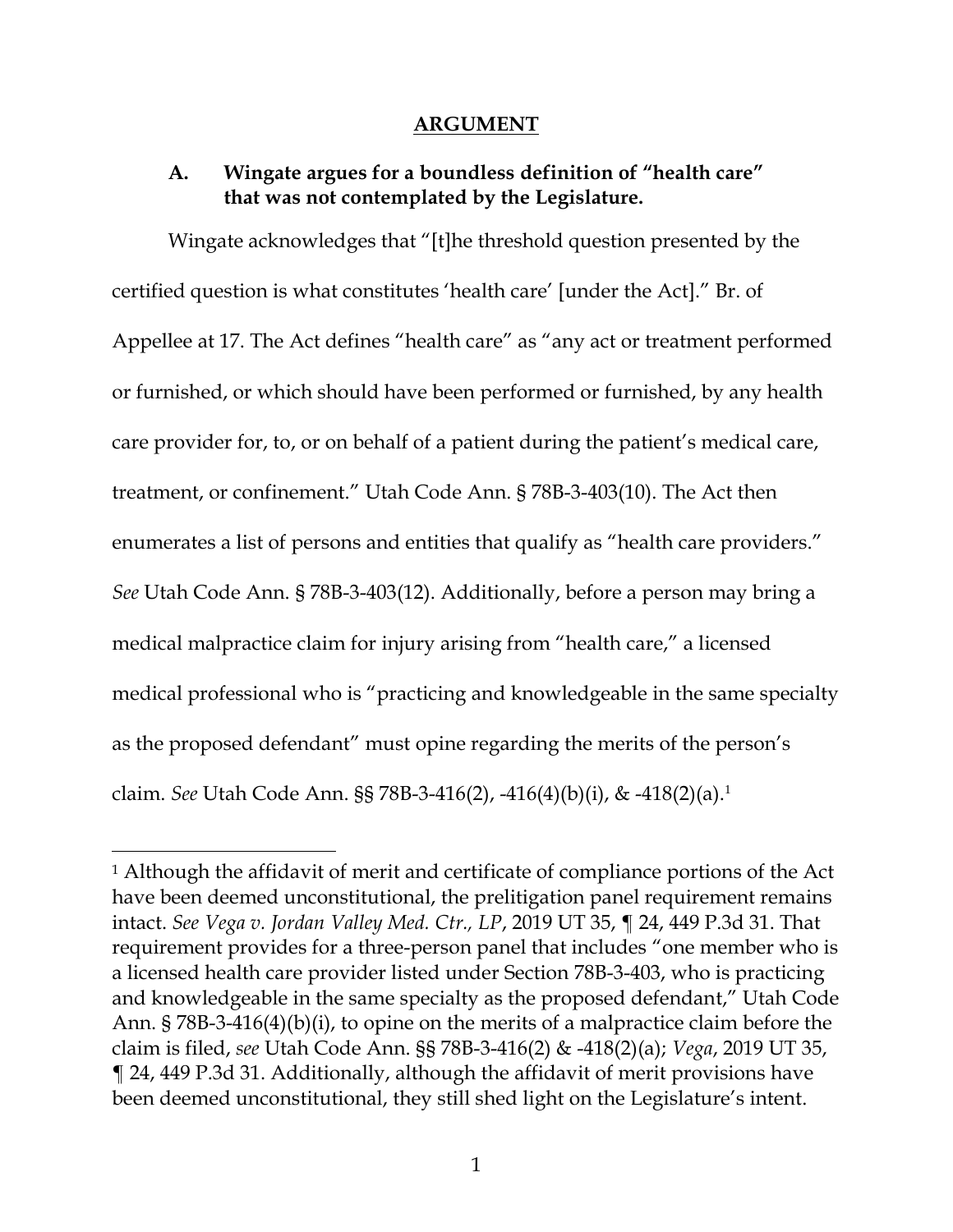Jacob contends that these provisions plainly indicate that "health care" under the Act is limited to acts or treatment of a type performed or furnished by the health care providers listed in the Act or acts similar to those performed or furnished by the health care providers listed in the Act. *See* Br. of Appellant at 19- 20. Jacob contends that a particular act is not "health care" if the act does not require the exercise of medical judgment or expertise. *See id.* at 33. Finally, Jacob contends that an act that is not otherwise health care does not become health care simply because it is performed by an employee or associate of a licensed health care provider. *See id.* at 20-24.

In contrast, Wingate urges the Court to conclude that "health care" is any arguably therapeutic activity provided by any associate or employee of a "health care provider," even if (1) the activity is not one provided by any class of "health care provider" listed in the Act, and (2) the activity does not involve the exercise of medical judgment or expertise. *See* Br. of Appellee at 17, 24-28. In Wingate's words:

[If] the person or entity is a "health care provider," [then the] question [of what constitutes "health care"] turns on whether the person or entity was performing or furnishing "an act or treatment . . . for, to, or on behalf of a patient during the patient's medical care, treatment, or confinement."

*Id.* at 17 (citation omitted).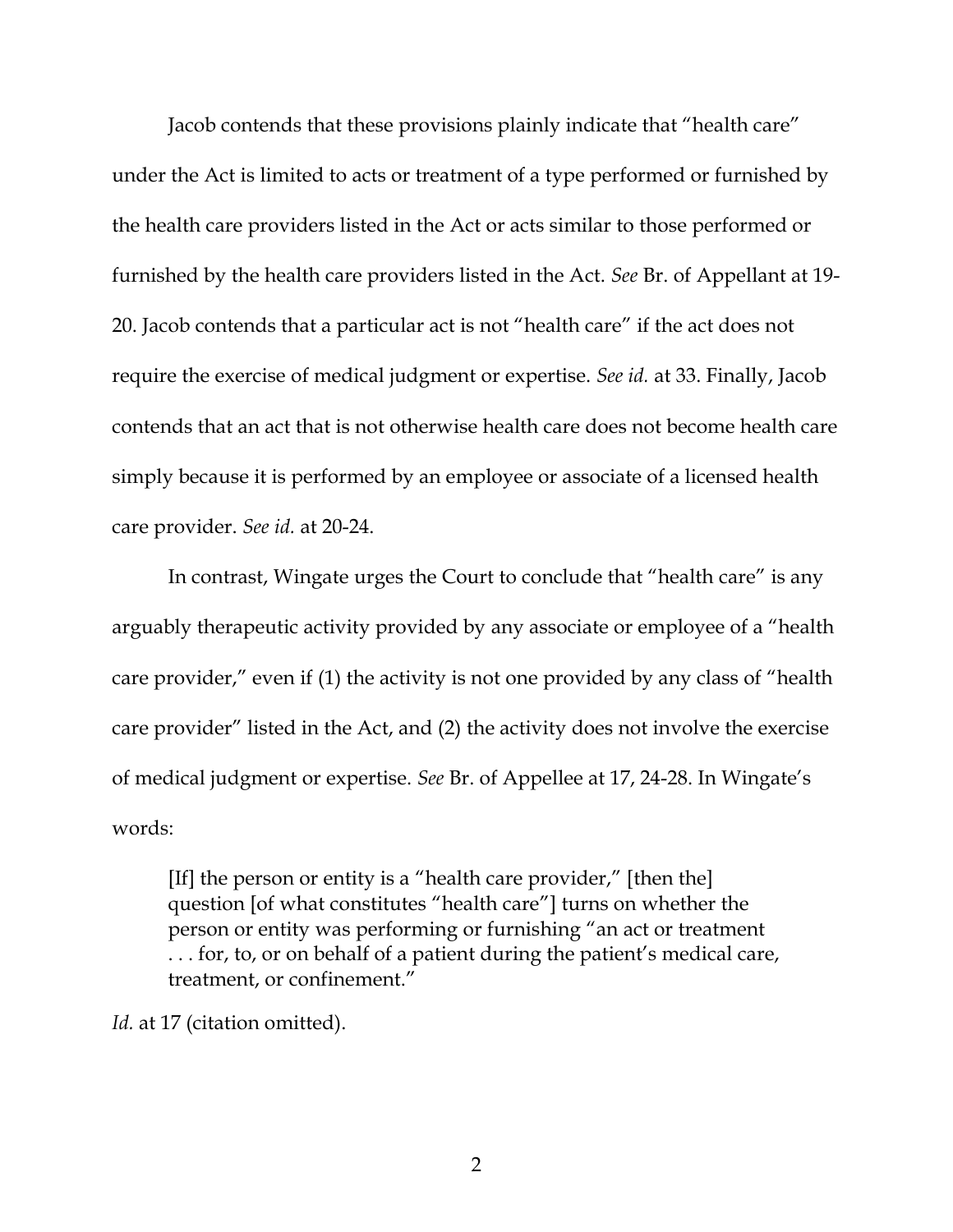[T]he day hike during which Jacob's injury occurred is "health care" because it occurred as part and in furtherance of WinGate's treatment of Jacob. It was . . . specifically identified as a component of the means Mr. Hess[, a marriage and family therapist,] had identified to accomplish the therapeutic objectives he had identified for Jacob.

*Id.* at 24. According to Wingate, as long as its marriage and family therapist prescribes it, any arguably therapeutic activity that Wingate's *field staff* provides is health care, including learning to use a bow-drill fire set, building sleeping shelters, and outdoor cooking. *Id.* at 24-26.

Thus, under Wingate's definition of health care, if one of its campers gets burned while using a bow-drill fire set, the camper's claim is for medical malpractice, and a marriage and family therapist like Mr. Hess must opine on the standard of care for teaching the use of bow-drill fire sets before the camper can bring his claim.

According to Wingate, if one of its campers is injured when a lean-to sleeping shelter collapses, his claim is for medical malpractice, a marriage and family therapist must opine regarding the standard of care for lean-tos before the camper can bring his claim.

According to Wingate, if one of its campers is injured while Dutch oven cooking, his claim is for medical malpractice, and a marriage and family therapist must opine on the standard of care for handling Dutch ovens before the camper can bring his claim.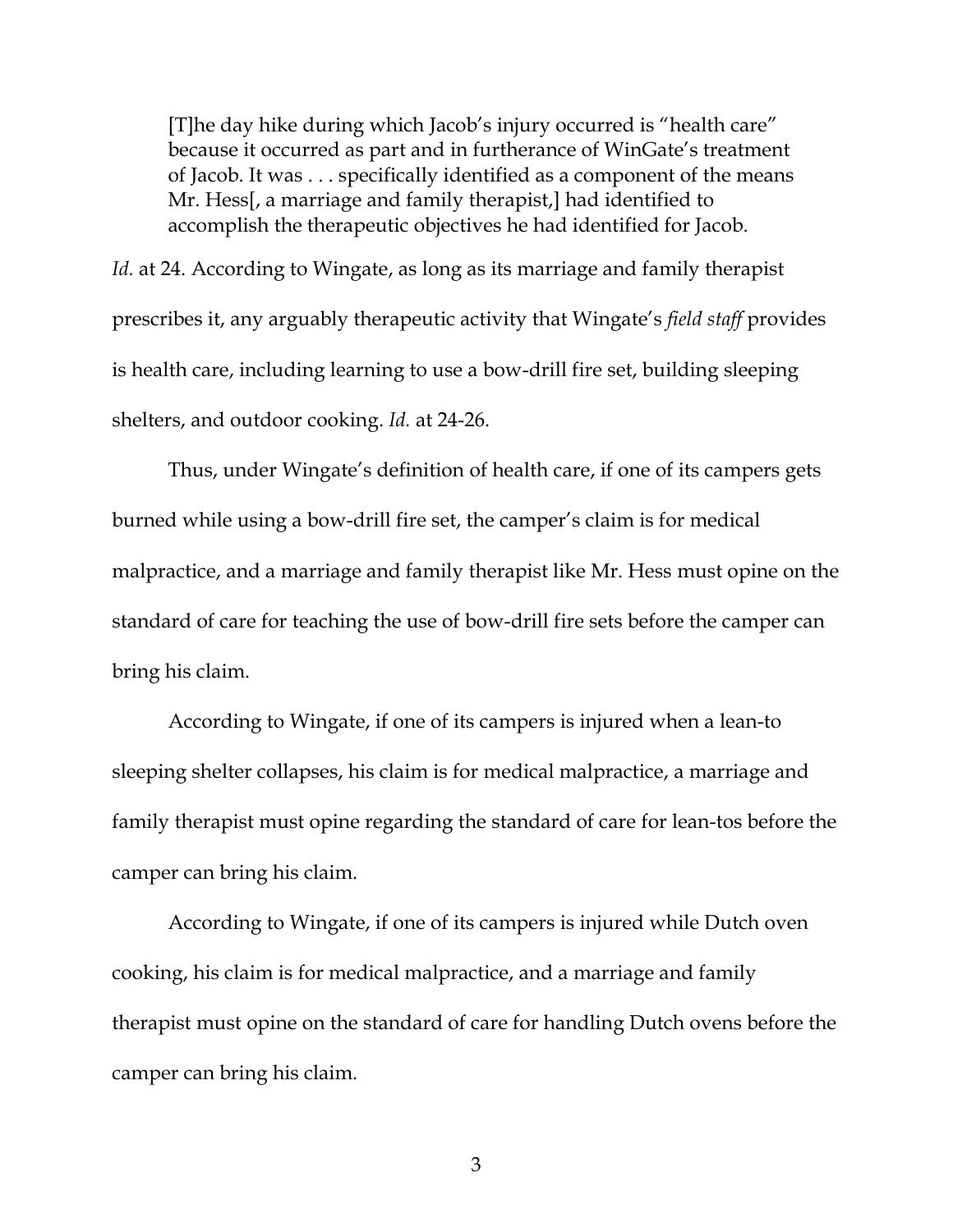That is not all. Under Wingate's definition of health care, a nursing home could successfully assert that a resident who is injured while playing bingo or weeding in the community garden as part of a treatment plan has a claim for medical malpractice. *See* Utah Code Ann. § 78B-3-403(11) & (12) (defining "nursing care facilities" as health care providers); All About Seniors, <https://www.allaboutseniorsinc.net/stimulating-activities-seniors-dementia> (last visited April 3, 2020) (observing that bingo can have a therapeutic effect on dementia patients); Aspen Senior Care, [https://aspenseniorcare.com/gardening](https://aspenseniorcare.com/gardening-therapy-and-seniors-with-dementia)[therapy-and-seniors-with-dementia](https://aspenseniorcare.com/gardening-therapy-and-seniors-with-dementia) (last visited April 3, 2020) (observing that "[h]orticulture [t]herapy professionals believe[] that therapeutic gardening has an important place [in] the care and treatment of patients suffering from Alzheimer's disease"). <sup>2</sup> And again, a licensed nursing care provider would have to opine on the standard of care for picking up bingo pieces or garden safety before the resident could bring her claim.

Wingate's foregoing definition of "health care" is boundless. Under it, any entity with a health care provider on staff could provide, on recommendation of the health care provider but through non-medical staff members, any number of activities that do not require medical expertise to administer but which are

<sup>2</sup> For the proposition that activities like fire making, hiking, and shelter building are therapeutic, Wingate similarly relies on industry websites. *See* Br. of Appellee at 24-25.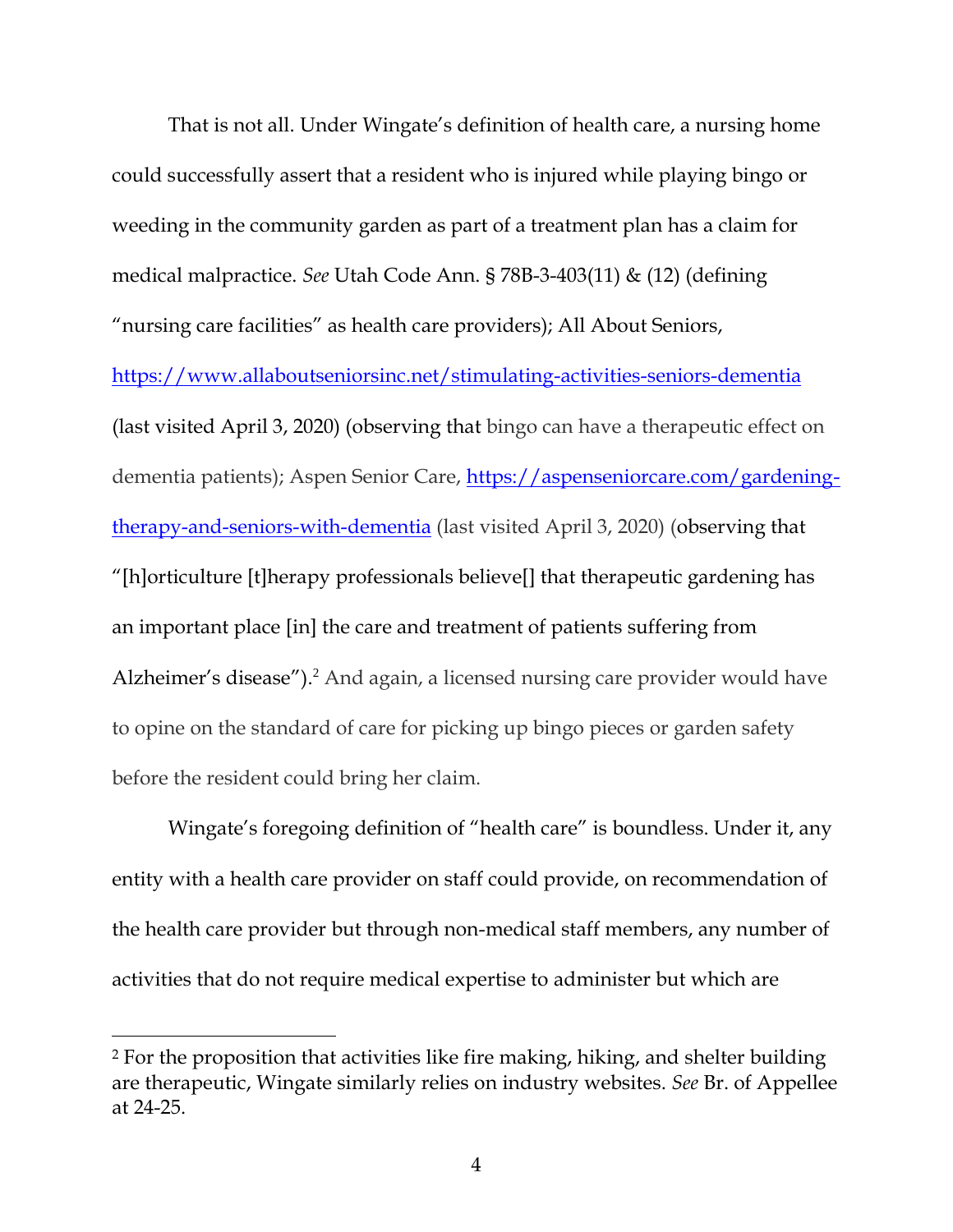arguably therapeutic, and those activities would become "health care." *See, e.g.*, Origami Resource Center, [https://www.origami-resource-center.com/health](https://www.origami-resource-center.com/health-benefits.html)[benefits.html](https://www.origami-resource-center.com/health-benefits.html) (last visited April 6, 2020) (stating that "therapists have found that origami helps those with low self esteem, anxiety, ADHD, [and] autism"); Psychology Today, [https://www.psychologytoday.com/us/blog/lets](https://www.psychologytoday.com/us/blog/lets-reconnect/201806/its-slime-time)[reconnect/201806/its-slime-time](https://www.psychologytoday.com/us/blog/lets-reconnect/201806/its-slime-time) (last visited April 6, 2020) (suggesting that playing with slime is a "soothing activity" that facilitates the "meditative practice" of "[m]indfulness"); Harvard Health Publishing, <https://www.health.harvard.edu/mental-health/the-healing-power-of-art> (last

themselves through art can help people with depression, anxiety, or cancer").

visited April 6, 2020) (observing that "[s]tudies have shown that expressing

That this boundless definition of health care was not intended by the Legislature is clear from the Act's requirement that a licensed medical professional opine on the merits of a malpractice claim before the claim is brought. *See* Utah Code Ann. §§ 78B-3-416(2), -416(4)(b)(i), & -418(2)(a). It would be absurd to require a licensed medical professional to opine on the merits of an ordinary negligence claim arising from birdwatching, bingo, origami, gardening, outdoor cooking, fire making, or a slime activity administered by unlicensed, non-medical professionals. *See Dowling v. Bullen*, 2004 UT 50, ¶ 11, 94 P.3d 915 (refusing to interpret the Act in a way that yields absurd results).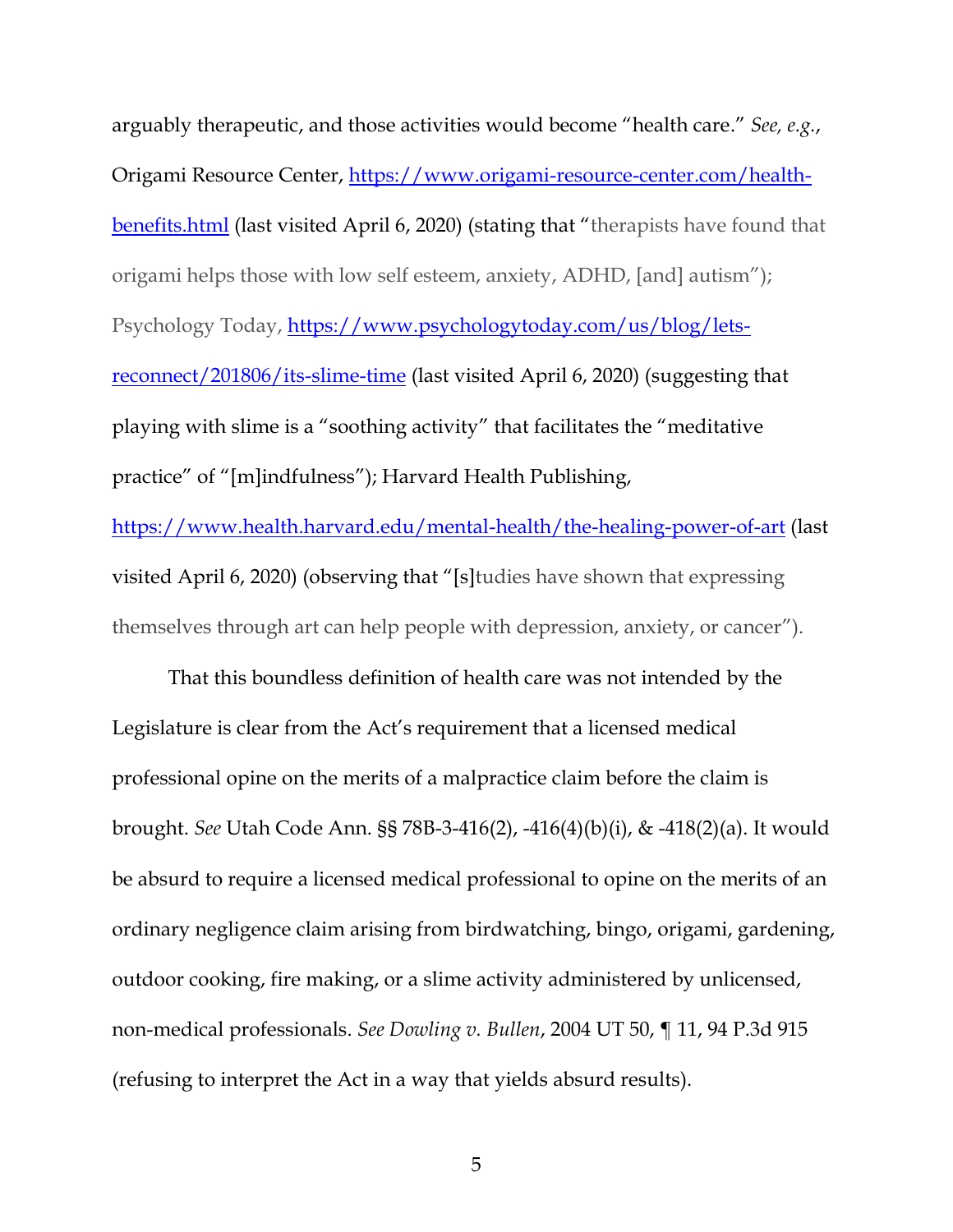That this definition of health care was not intended by the Legislature is also shown by the fact that medical malpractice insurance does not cover the administration of birdwatching, bingo, hiking, fire making, or other activities that require no medical expertise to provide. *See* Utah Code Ann. § 78B-3-402.

To nevertheless support its reading of "health care," Wingate observes that some of the health care providers listed in the Act provide treatment that includes "activities that people engage in during ordinary life"; specifically, "physical therapists and athletic trainers, who often oversee exercises similar to what one may do on his own at a gym outside of a therapeutic setting." Br. of Appellee at 19. However, physical therapists and athletic trainers exercise medical judgment and expertise as they engage with and monitor patients to have the patients perform specific exercises to rehabilitate specific injuries.

In contrast, there is no suggestion that Wingate's wilderness activities were administered in a specific way to treat a camper's specific diagnosis—a moderate 3-mile hike for anxiety, a strenuous 6-mile hike for ADHD, primitive fire making for substance abuse, for example. And there is no suggestion that the wilderness activities were administered or overseen by Mr. Hess or any other medical professional on Wingate's clinical staff. Indeed, by state regulation, Wingate's "field director," "executive director," and "field staff" are not required to have a medical license of any kind. *See* Utah Admin. Code R501-8-6. Thus, like the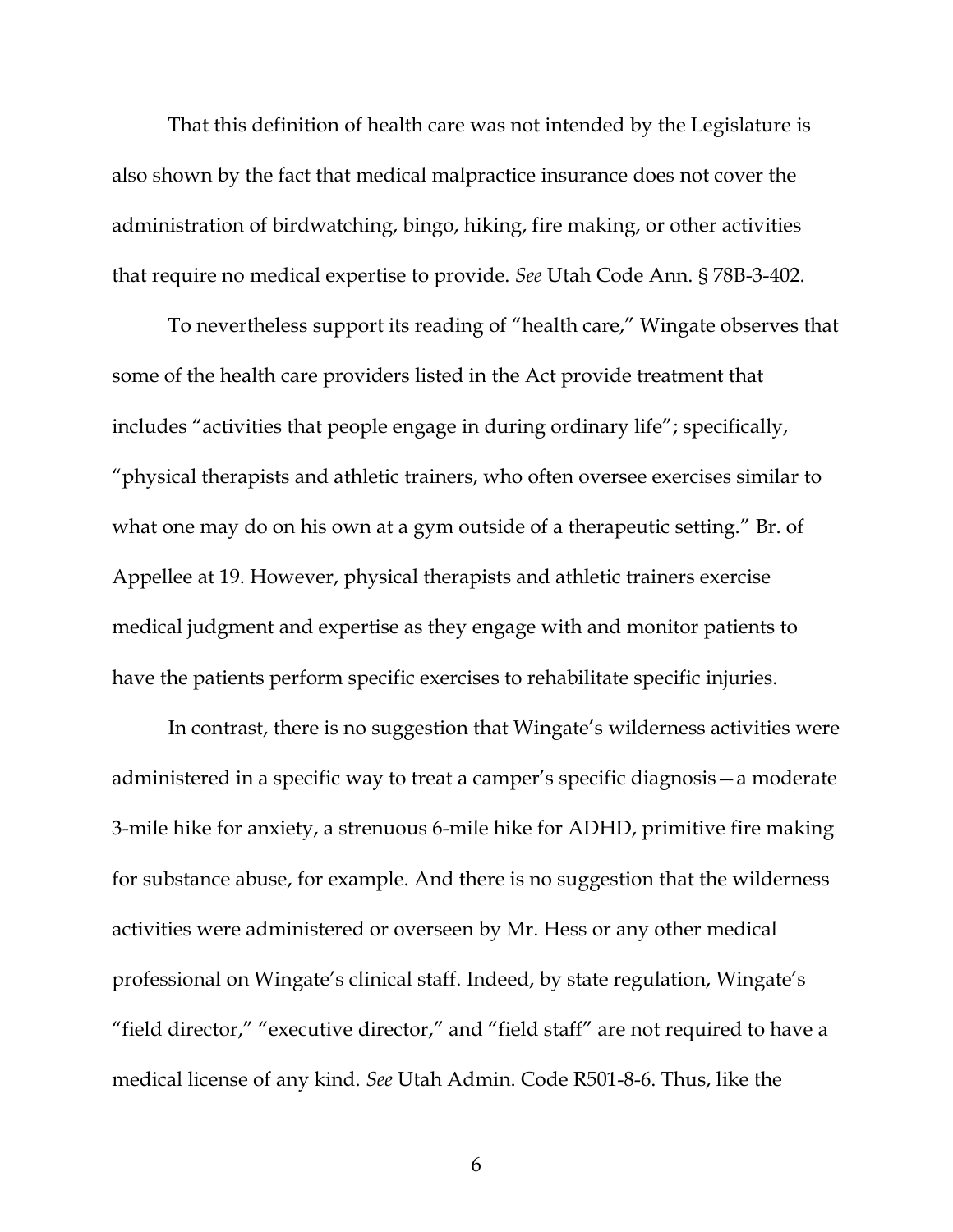doctor who recommends generally that a patient get exercise but who does not administer the exercise himself, Mr. Hess prescribed boilerplate wilderness activities, *see* App. at 197, and left it to Wingate's field staff, who "are not licensed therapists or medical doctors," Br. of Appellee at 34, to conduct such activities, without exercising medical judgment or expertise.

As suggested in Jacob's initial brief, this is akin to the case of *Coursen v. New York Hospital-Cornell Medical Center*, 499 N.Y.S.2d 52 (N.Y. App. Div. 1986), where a doctor instructed a post-operative patient to "get out of bed and walk around," and a nurse's aide then took the patient for a walk. *Id.* at 53. When the patient was injured after being left unattended by the aide, the patient's claim based on the aide's negligence was not deemed a medical malpractice claim, while the claim against the doctor for allegedly prescribing a walk too soon after surgery was deeded a medical malpractice claim. *See id.* at 54-55. The fact that the doctor and the nurse's aide both worked for the same hospital did not turn the aide's ordinary negligence into medical malpractice. *See id.*

Here, Jacob has made no claim that Mr. Hess negligently prescribed wilderness activities. *See* App. at 13. Rather, his claim is based solely on the manner in which the field staff, who exercised no medical judgment or expertise, conducted those activities. *See id.* The fact that Wingate's clinical staff and field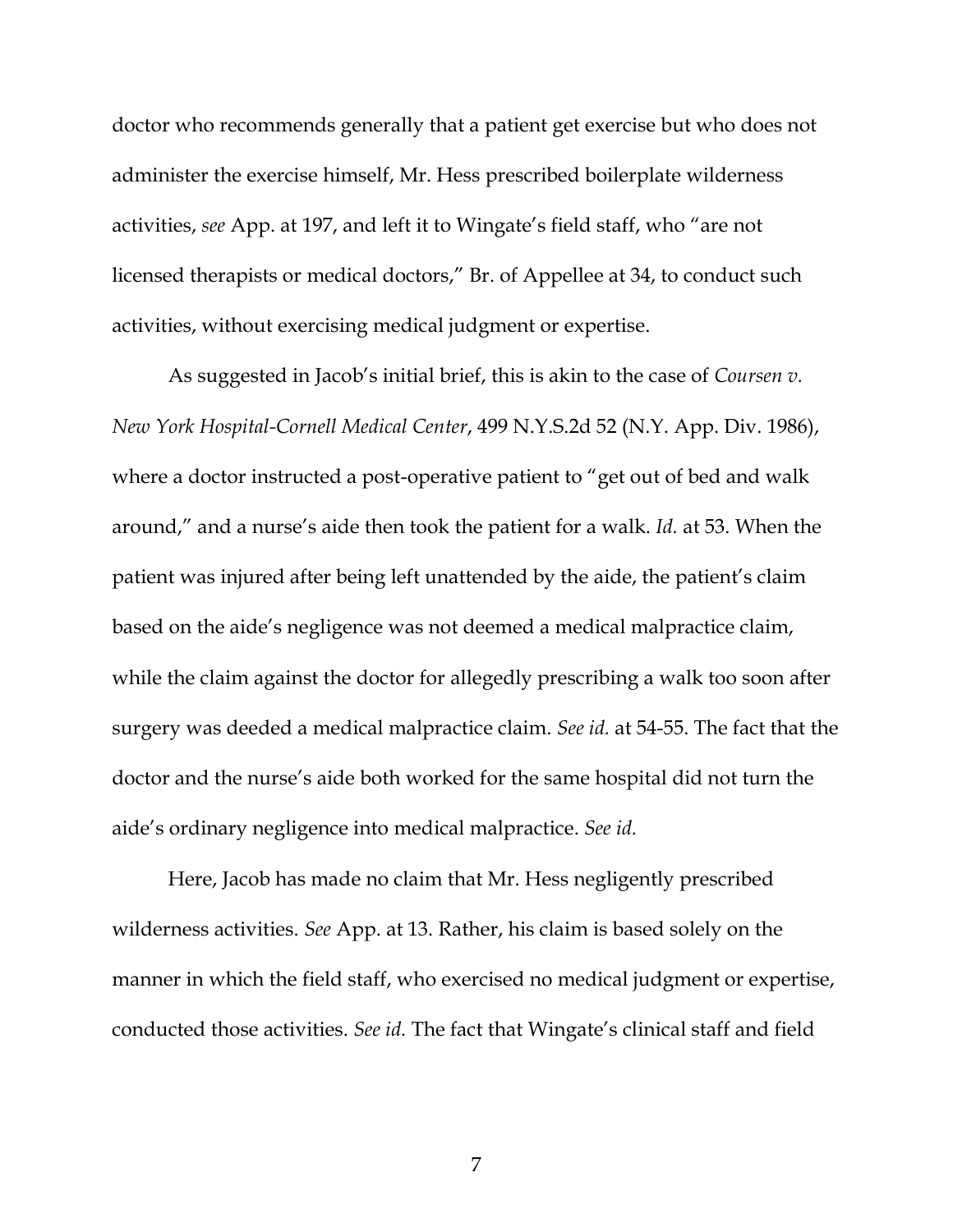staff both work for the same entity does not transform the field staff's ordinary negligence into medical malpractice. *See Coursen*, 499 N.Y.S.2d at 52-54.

The Utah Court of Appeals' case *Carter v. Milford Valley Memorial Hospital*, 2000 UT App 21, 996 P.2d 1076, also is consistent with the view that not all arguably therapeutic acts qualify as health care by virtue of the fact that they are provided by an associate of the health care provider that recommends them. The hospital in *Carter* argued that the Health Care Malpractice Act applied to a claim arising from decisions made by its ambulance EMT's simply because "its ambulance services are an extension of the Hospital." *Id.* ¶ 17. The Court of Appeals disagreed, saying that it did "not regard this characterization as dispositive." *Id.* Instead, the Court of Appeals looked to whether the ambulance EMT's were themselves health care providers. *See id.*

Similarly, the fact that Wingate's clinical team and field staff are two arms of the same entity is not dispositive of whether the field staff members are health care providers or whether the activities they provide are health care. Rather, as the Court of Appeals did with the EMT's in *Carter*, this Court should look to whether Wingate's field staff members are health care providers or exercising medical judgment when they provide wilderness activities.

In *Carter*, the Court of Appeals noted that the hospital's EMT's were not merely chauffeurs with the ability to lift. *Id.* ¶ 21. Instead, the EMT's were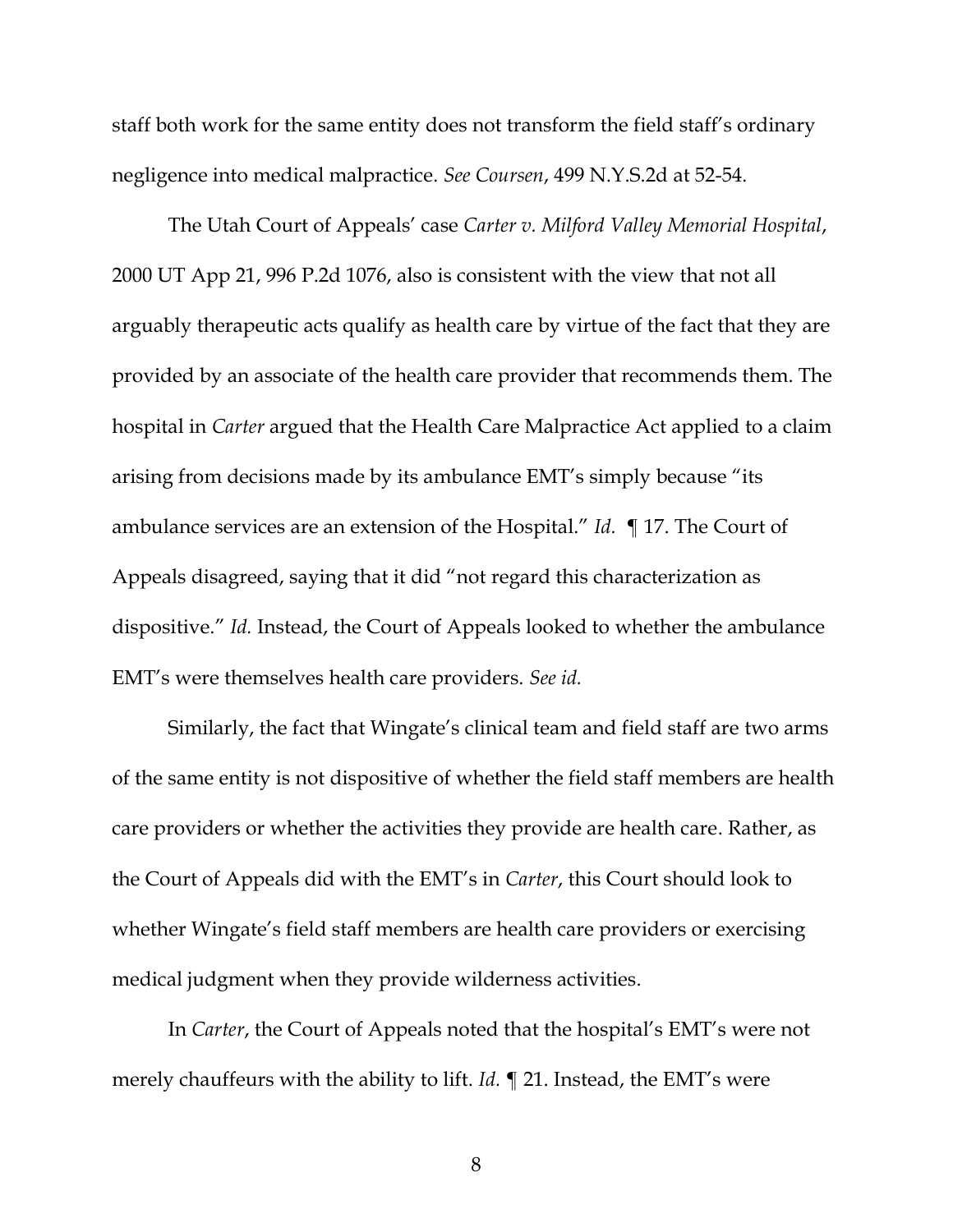licensed medical professionals who exercised medical judgment in deciding whether their ill heart patient should be moved to a different ambulance. *See id.* ¶¶ 1-5, 9, 9 n.5. In contrast, Wingate's field staff are not medically licensed and exercise no medical judgment as they lead boys on hikes, teach them to build shelters, and allow them to climb rock formations without gear or training.

For the foregoing reasons, this Court should reject Wingate's definition of "health care" as any arguably therapeutic activity recommended by a health care provider and administered by associated but unlicensed staff members who exercise no medical judgment or expertise.

### **B. The health care Wingate provided to Jacob was not a proximate cause of Jacob's injury.**

Wingate argues that Jacob's claim arose out of or related to the provision of health care because "under the allegations of Jacob's complaint, WinGate's provision of health care . . . was at the very least a proximate cause of his injury." Br. of Appellee at 28; *see also id.* at 21-24. This argument, however, is based on the mistaken assertion that "Jacob has conceded" that "the wilderness therapy program in which he was participating" constitutes "health care." *See id.* Jacob has conceded only that the "traditional counseling [Wingate provides] is 'health care'" and that "Wingate acts as a health care provider . . . when its clinical team is providing counseling." Br. of Appellant at 2, 19. As set forth above and in his opening brief, Jacob has not conceded that wilderness therapy is health care or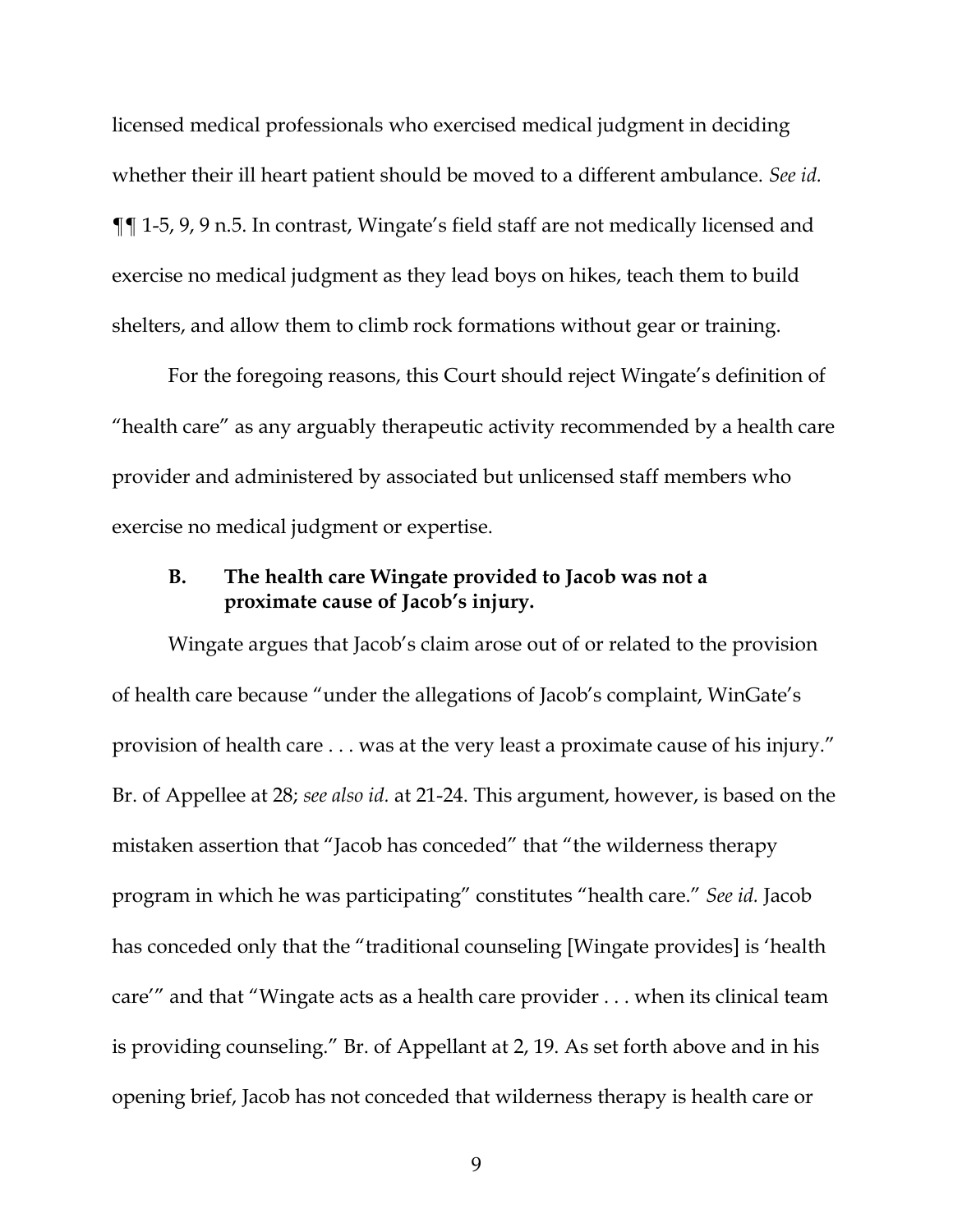that Wingate's field staff are health care providers. *See id.* at 3, 17-20. And Wingate's counseling was not the proximate cause of his injury.

"Proximate cause is 'that cause which, in a natural and continuous sequence, unbroken by any new cause, produced the injury[.]'" *Dee v. Johnson*, 2012 UT App 237, ¶ 4, 286 P.2d 22 (quoting *Bunker v. Union Pac. R.R. Co.,* 114 P. 764, 775 (Utah 1911)). "Furthermore, 'foreseeability is an element of proximate cause.'" *Id.* ¶ 5 (quoting *Steffensen v. Smith's Mgmt. Corp.,* 862 P.2d 1342, 1346 (Utah 1993)). "[I]n the context of proximate cause, foreseeability is not concerned with categorical inquiries such as whether 'a reasonable person could anticipate a *general risk of injury* to others.'" *Id.* (quoting *B.R. ex rel. Jeffs v. West,* 2012 UT 11, ¶ 27, 275 P.3d 228). "Rather, the appropriate inquiry focuses on 'the specifics of the alleged tortious conduct,' such as 'whether the *specific mechanism of the harm*  could be foreseen.'" *Id.* (quoting *Normandeau v. Hanson Equip., Inc.,* 2009 UT 44, ¶¶ 18, 20, 215 P.3d 152).

Here, while a reasonable person might anticipate that Mr. Hess's recommendation for Jacob to engage in wilderness activities could create a general risk of injury, Jacob's injury did not flow from that recommendation in a natural and continuous sequence, unbroken by any new cause. To the contrary, Wingate's field staff's negligence in "allowing the youth to take a detour from the designated route"; "allowing the youth to climb the dangerous rock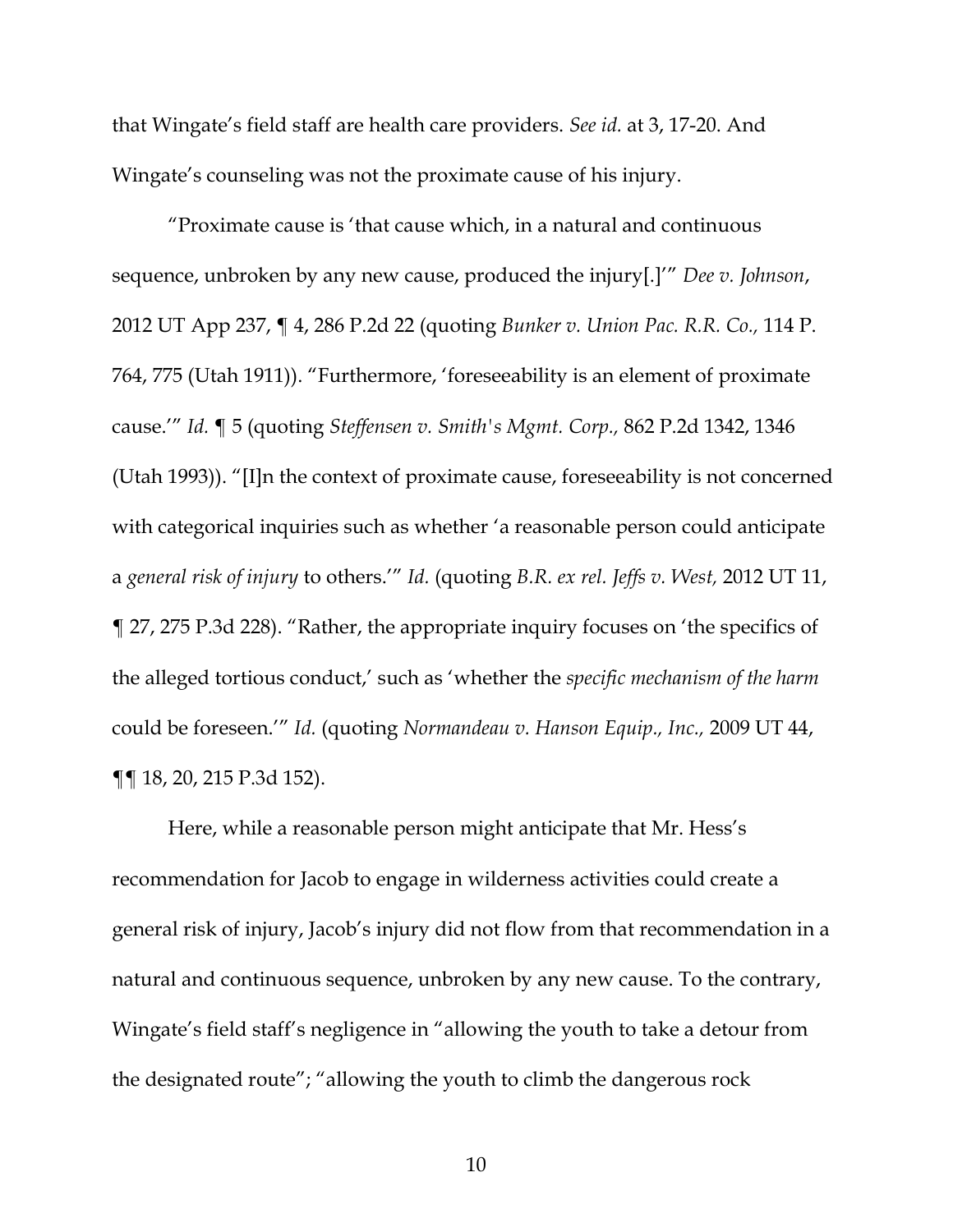formation without supervision"; etc., App. at 13, interrupted the anticipated sequence and provided a new and independent cause of harm to Jacob. Thus, the only conceded "health care" that Wingate rendered—i.e., Mr. Hess's counseling and associated recommendations—was not the proximate cause of Jacob's injury; the field staff's ordinary negligence was.

This conclusion is consistent with, not contrary to, this Court's opinion in *Smith v. Four Corners Mental Health Center, Inc.*, 2003 UT 23, 70 P.3d 904, as Wingate suggests. In *Smith*, this Court held that the defendant's rendering of mental health services was a proximate cause of the plaintiff's injuries where the plaintiff's specific allegations of negligence "all [arose] out of [the defendant's] provision of mental health services," allegations such as that the defendant failed to provide adequate mental health services and failed to supervise the preparation of the plaintiff's treatment plan. *Id.* ¶ 35.

In contrast, none of Jacob's allegations of negligence arise out of Wingate's mental health counseling services. He claims nowhere that his injuries were a result of negligence in the preparation of his treatment plan, negligence in the medical advice he was given to participate in wilderness activities, or negligence in the frequency or content of his counseling sessions with Mr. Hess. Instead, Jacob's allegations of negligence, which follow, all arise out of Wingate's provision of a wilderness experience by unlicensed field staff: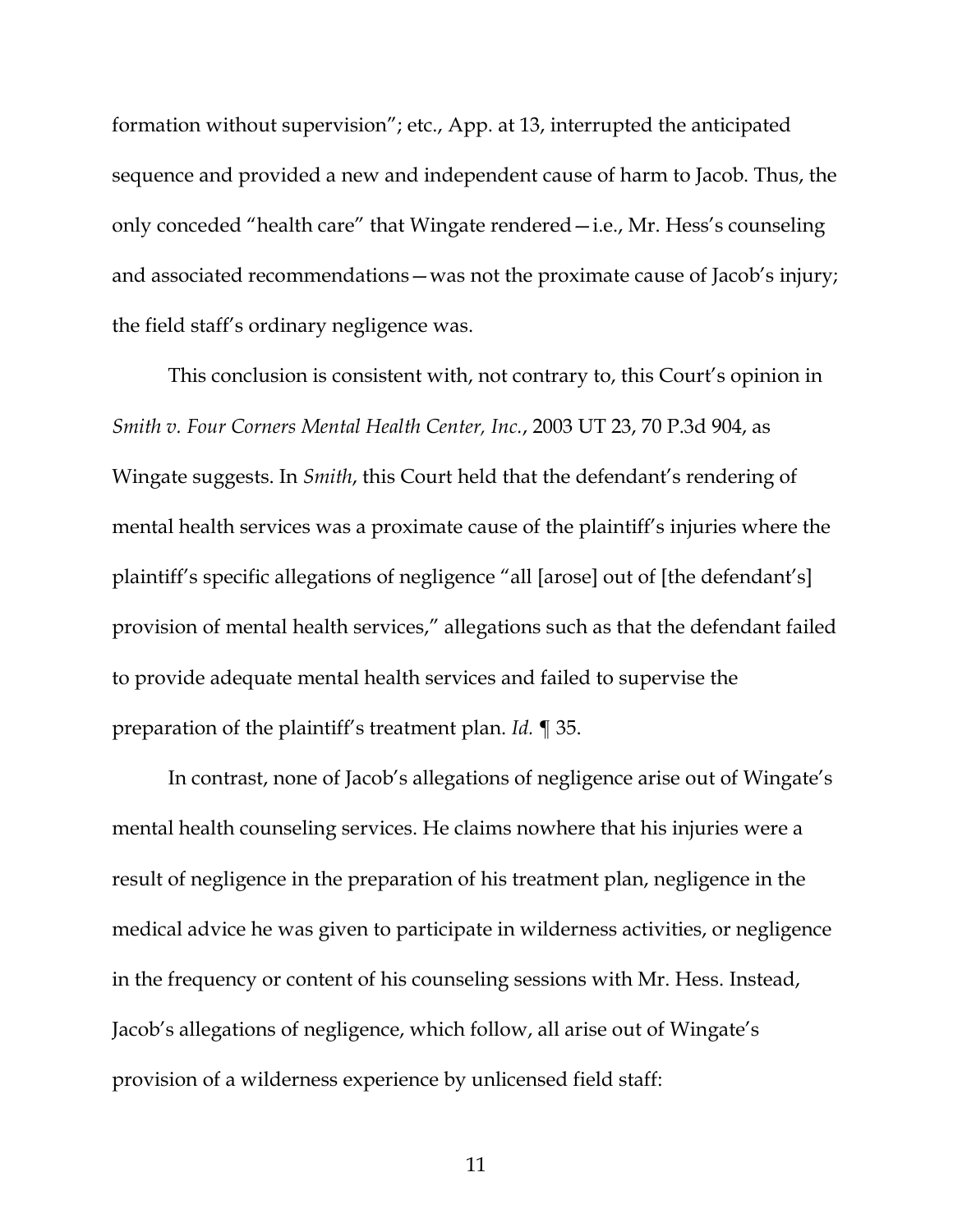(i) allowing the youth to take a detour from the designated route; (ii) allowing the lead staff member to leave the group with only one staff member remaining with the group; (iii) not doing anything to determine whether the climbing of the rock formation would be safe for the youth; (iv) not properly assessing the danger of allowing the youth to climb the rock formation; (v) allowing the youth to climb the dangerous rock formation without supervision; (vi) allowing the youth to climb the dangerous rock formation without any safety gear; (vii) not assisting Jacob with his descent down the rock formation; and (viii) instructing Jacob to climb down the rock formation when and where it was dangerous to do so.

App. at 13. In short, unlike the injury in *Smith*, which (according to the plaintiff's own allegations) was proximately caused by the negligent rendering of mental health care, Jacob's injury was not proximately caused by the rendering of mental health care but, rather (according to Jacob's allegations), by Wingate's ordinary negligence in the rendering of a wilderness experience.

## **C. It is for the Legislature, not the courts, to define "health care" to include wilderness therapy and other arguably therapeutic activities not administered by medical professionals.**

Finally, Wingate argues that to exclude claims arising out of wilderness therapy from the reach of the Utah Health Care Malpractice Act "would render the Act essentially meaningless with respect to wilderness therapy programs such as WinGate as well as other 'health care providers.'" <sup>3</sup> Br. of Appellee at 33.

<sup>3</sup> Wingate does not identify the other providers it refers to. *See* Br. of Appellee at 33. They may include entities like the Utah Cultural Alliance, which appears to have "[a]n epilepsy nurse specialist and licensed therapist" on staff during its art therapy summer camps. *See* Utah Cultural Alliance,

[https://www.utahculturalalliance.org/camps\\_art\\_access\\_studio\\_e\\_art\\_therapy](https://www.utahculturalalliance.org/camps_art_access_studio_e_art_therapy)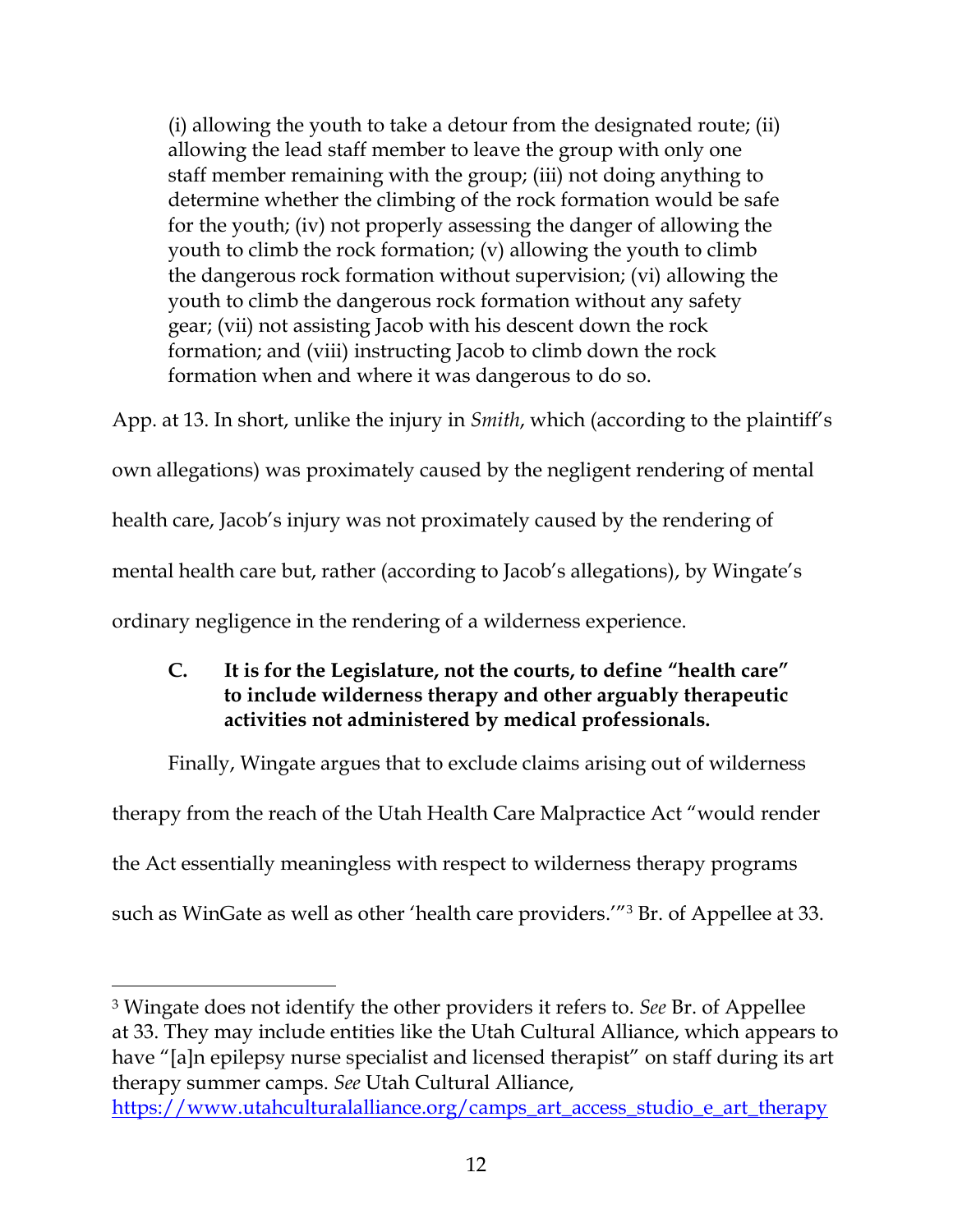To the extent Wingate's assertion is true, $4$  it is because the Legislature has chosen not to include "wilderness therapy" as "health care" or wilderness therapy providers as "health care providers" under the Act. Nor has it chosen to include as health care providers under the Act any other persons or entities who provide services similar to "'back-country travel,'" "'wilderness living,'" "'[a]dventure experiences,'" and the "'application of primitive skills such as fire-making.'" Response Br. of Appellee in the 10th Circuit at 23 (citations omitted) (defining "wilderness therapy").

As Wingate has observed, when the Legislature wants to, it knows how to include as "health care providers" under the Act providers who are not "prototypical," Br. of Appellee at 19, including physical therapists and athletic trainers. *See* Utah Code Ann. § 78B-3-403(12). The Legislature also knows how to amend the Act to add to, or clarify, the persons and entities that qualify as "health care providers," as it did in 2002 by adding "hospices," "birthing centers," "home health agencies," and other entities to the express list of "health care providers." *See* 2002 Utah Laws 427; Utah Code Ann. § 78B-3-403(11) & (12).

<sup>(</sup>last visited April 7, 2020).

<sup>4</sup> Wingate's assertion that excluding wilderness therapy from the reach of the Act would render the Act "essentially meaningless" for entities like Wingate is true only to the extent that the traditional counseling Wingate's clinical staff provides, which undisputedly qualifies as "health care" and is covered by the Act, *see supra*  p. 9, is deemed essentially meaningless.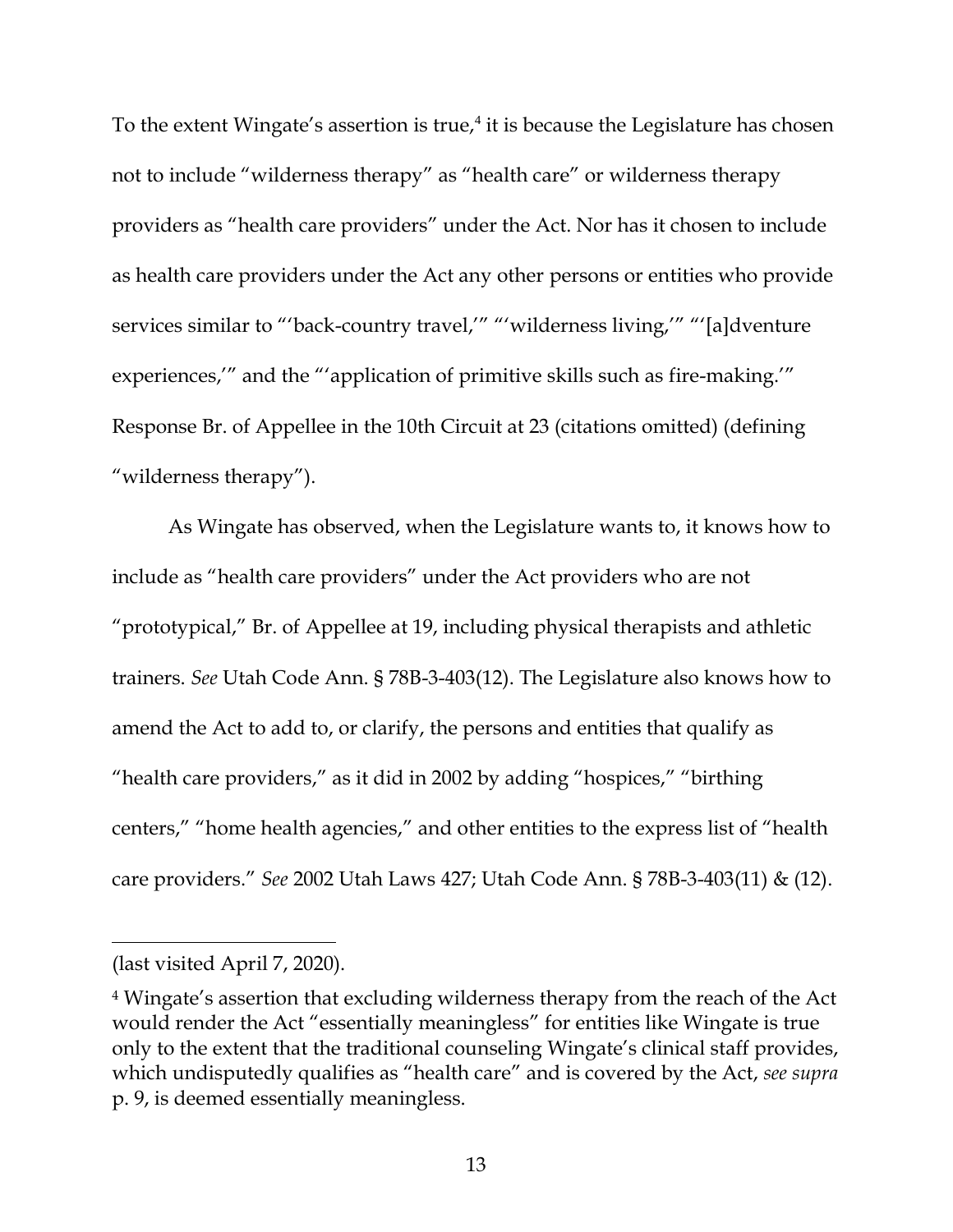On the other hand, courts "cannot by construction liberalize [a] statute and enlarge its provisions." *Hanchett v. Burbidge*, 202 P. 377, 380 (Utah 1921). As this Court has explained: "[W]e have nothing to do with what the law ought to be. We must be guided by the law as it is." *Id.* In sum, it is for the Legislature, not the courts, to expand the definition of "health care" under the Act to include "wilderness therapy" or other arguably therapeutic activities not administered by medical professionals.

#### **CONCLUSION**

For the foregoing reasons, the Court should conclude that, although Wingate is a "health care provider" under the Utah Health Care Malpractice Act when it is providing traditional counseling, the injury sustained by Jacob while climbing a rock formation during "wilderness therapy" does not "relat[e] to or aris[e] out of health care rendered or which should have been rendered by [a] health care provider" within the meaning of the Act.

RESPECTFULLY SUBMITTED this 8th day of April 2020.

PECK HADFIELD BAXTER & MOORE, LLC

ahu & Sully

John D. Luthy Brandon J. Baxter *Attorneys for Plaintiff/Appellant Jacob M. Scott*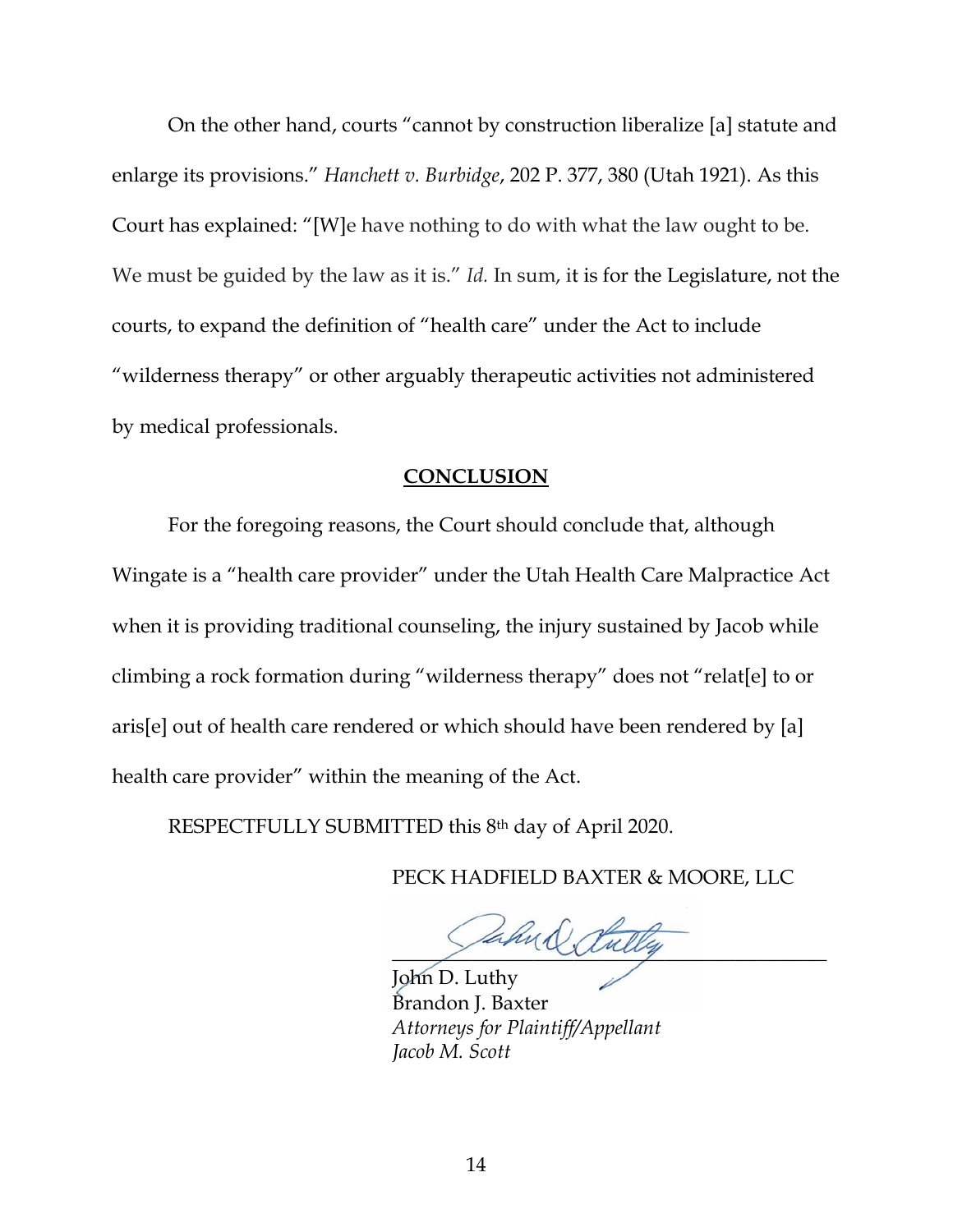#### **CERTIFICATE OF COMPLIANCE**

The foregoing Brief of Appellant complies with the type-volume limitation of rule 24(g) of the Utah Rules of Appellate Procedure as it has been prepared using 13-point Book Antiqua, a proportionally-spaced typeface, and contains 3,300 words according to the undersigned counsel's word processing system, Microsoft Word 2010. The foregoing Brief of Appellant also complies with rule 21 of the Utah Rules of Appellate Procedure governing public and private records.

DATED this 8<sup>th</sup> day of April 2020.

PECK HADFIELD BAXTER & MOORE, LLC

ahud tull

John D. Luthy Brandon J. Baxter *Attorneys for Plaintiff/Appellant Jacob M. Scott*